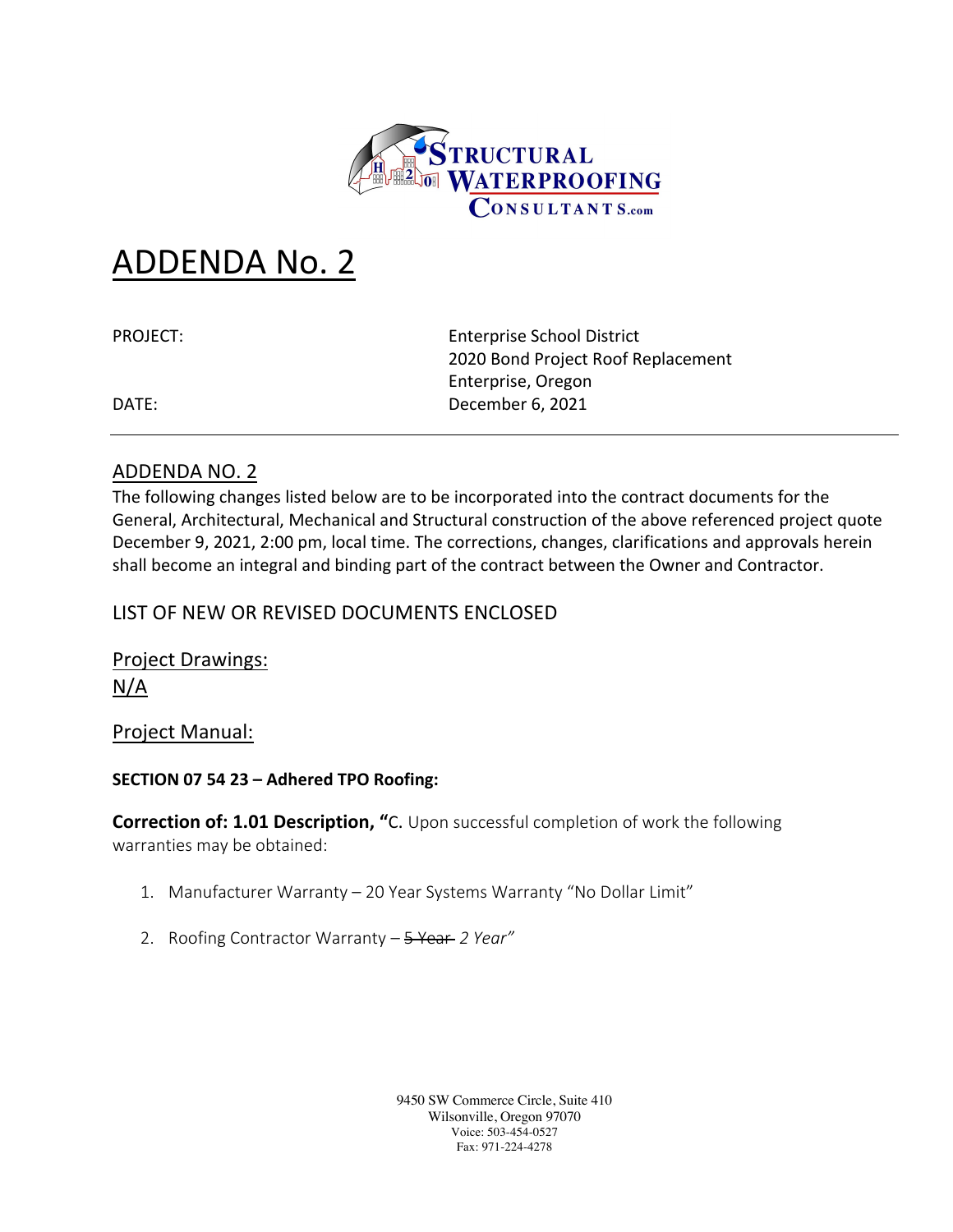## **SECTION 07 54 42 – PVC Roofing:**

**Correction of: 1.01 Description, "**C. Upon successful completion of work the following warranties may be obtained:

- 1. Manufacturer Warranty 20 Year Systems Warranty "No Dollar Limit"
- 2. Roofing Contractor Warranty 5 Year *2 Year"*

## Substitution Approvals:

#### **SECTION 07 54 23 – Adhered TPO Roofing:**

EPS, closed cell insulation, Type II, 20 psi, density 1.5lb/ft3, R-38 Fully adhered or mechanically fastened Cover board to be fully adhered

#### **SECTION 07 54 42 – PVC Roofing:**

EPS, closed cell insulation, Type II, 20 psi, density 1.5lb/ft3, R-38 Fully adhered or mechanically fastened Cover board to be fully adhered

General: N/A

## Attachments:

Non-Manditory Pre-Bid Sign-in Sheet, dated November 29, 2021

END OF ADDENDA

9450 SW Commerce Circle, Suite 410 Wilsonville, Oregon 97070 Voice: 503-454-0527 Fax: 971-224-4278